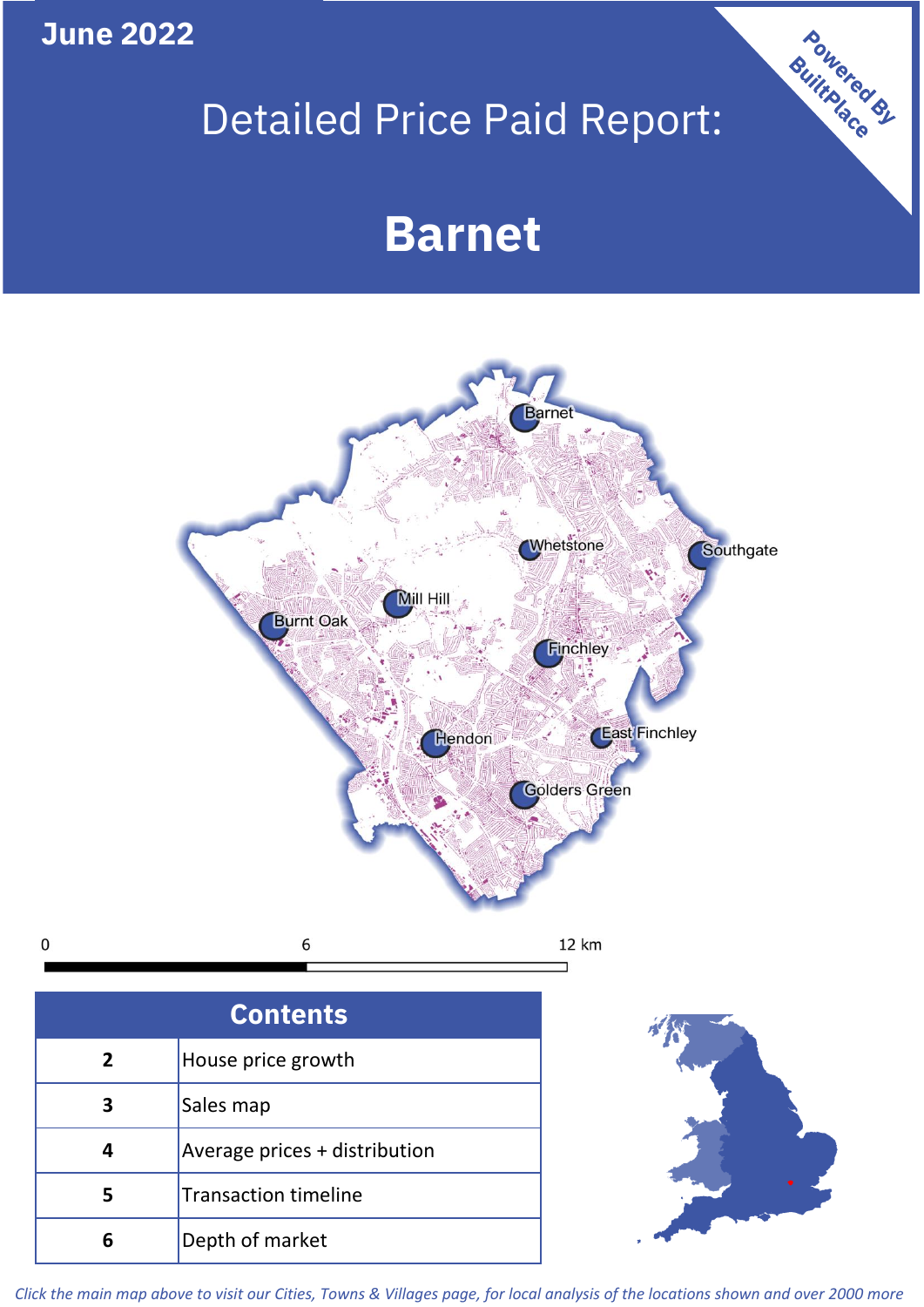## **Headline Data**

|                     | <b>Current level</b> | 3 month  | <b>Annual</b> | 5 year   | 10 year |
|---------------------|----------------------|----------|---------------|----------|---------|
| <b>House prices</b> | £596,898             | 0.5%     | 8.3%          | 7.1%     | 66.4%   |
| <b>Transactions</b> | 4,152                | $-12.1%$ | 20.4%         | $-15.6%$ | 2.7%    |

## **House Price Growth (April 2022 data)**

#### *Annual Change in House Prices*



House prices in Barnet grew by 8.3% in the 12 months to April 2022 (based on 3-month smoothed data). By comparison national house prices grew by 10.7% and prices in London grew by 6.7% over the same period.

Barnet house prices are now 70.1% above their previous peak in 2007, compared to +76.7% for London and +52.9% across England.



#### *Year-To-Date Change in House Prices, December to April*

Local prices have grown by 0.8% in 2022 so far, compared to growth of 1.7% over the same period last year.

#### *Source: OS OpenData; UK House Price Index (Contains HM Land Registry data © Crown copyright)*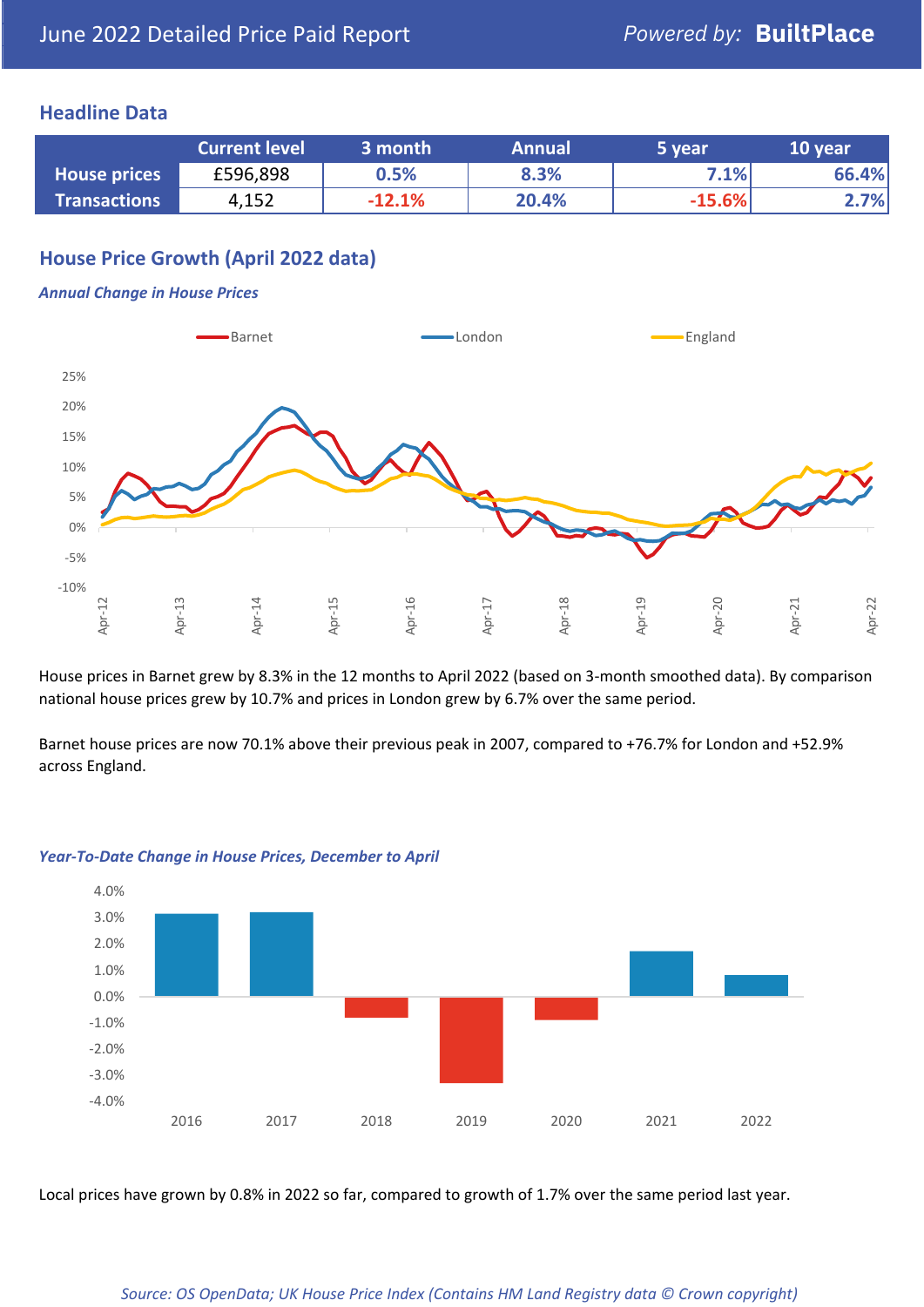## **House Price Map**

### *12 months to April 2022*



*Each point is one postcode, coloured by the average value relative to all sales in this local authority (price bands are LA-specific quintiles).*

## **Map Key**

| Min      | <b>Max</b> |                            |
|----------|------------|----------------------------|
| Up to    | £363,000   | 1st quintile / lowest 20%  |
| £363,000 | £493,000   | 2nd quintile               |
| £493,000 | £649,000   | 3rd quintile               |
| £649,000 | £896,000   | 4th quintile               |
| £896,000 | and over   | 5th quintile / highest 20% |

## *Source: OS OpenData; UK House Price Index (Contains HM Land Registry data © Crown copyright)*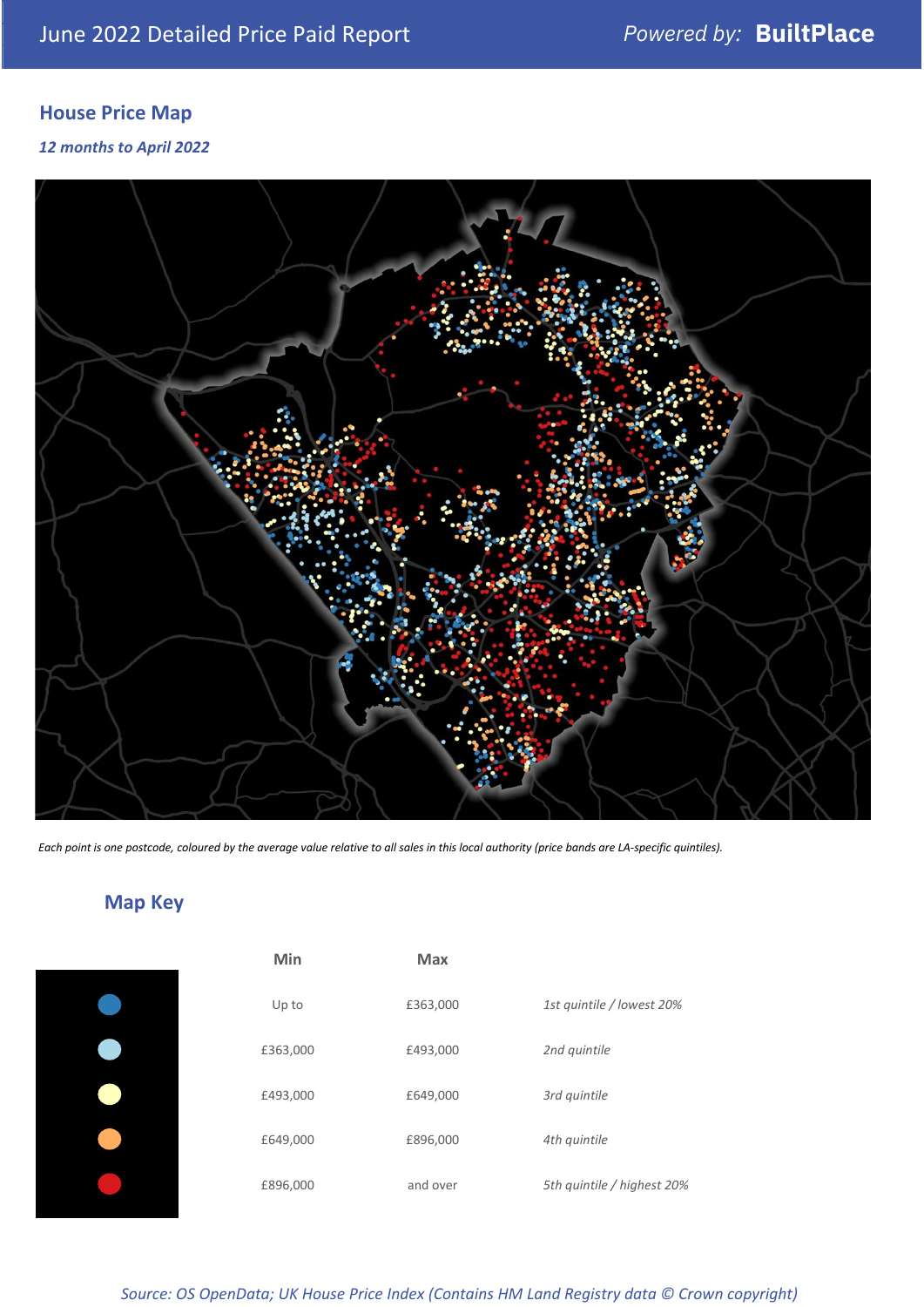## **Average House Price by Property Type**

### *12 months to April 2022*



|                 | <b>New</b> | <b>Second hand</b> |  |  |
|-----------------|------------|--------------------|--|--|
| <b>Flat</b>     | £537,857   | £404,056           |  |  |
| <b>Terraced</b> | £826,583   | £679,816           |  |  |
| Semi-detached   | £681,667   | £883,629           |  |  |
| <b>Detached</b> | £796,001   | £1,669,888         |  |  |

## **House Price Distribution by Year**

*All properties, by price band and calendar year (2020 = year to date)*

|                    | 1997 | 2002 | 2007 | 2012 | 2017 | 2019 | 2020 |
|--------------------|------|------|------|------|------|------|------|
| <b>Under £100k</b> | 50%  | 6%   | 0%   | 0%   | 0%   | 0%   | 0%   |
| £100-200k          | 36%  | 43%  | 16%  | 12%  | 3%   | 2%   | 2%   |
| E200-300k          | 8%   | 28%  | 35%  | 31%  | 10%  | 8%   | 8%   |
| £300-400k          | 2%   | 12%  | 21%  | 20%  | 19%  | 17%  | 16%  |
| £400-500k          | 1%   | 5%   | 12%  | 13%  | 17%  | 14%  | 14%  |
| <b>£500k-1m</b>    | 1%   | 4%   | 13%  | 18%  | 39%  | 44%  | 40%  |
| £1-2m              | 0%   | 1%   | 2%   | 4%   | 8%   | 12%  | 17%  |
| <b>Over £2m</b>    | 0%   | 0%   | 1%   | 1%   | 2%   | 3%   | 2%   |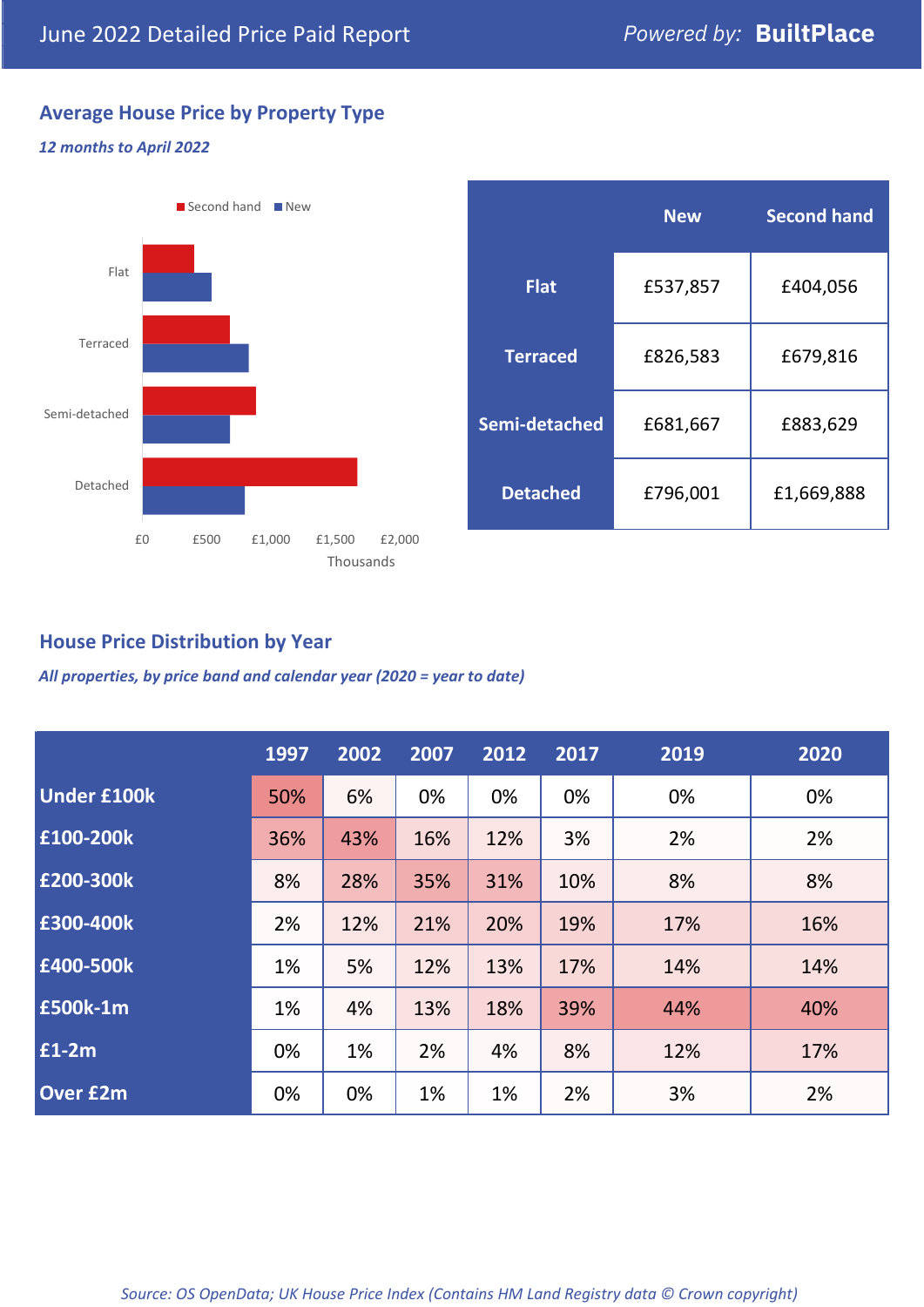## **Transactions (February 2022 data)**

*Annual Transactions, Indexed (2001-05 average = 100)*



There were 4,152 transactions in Barnet during the 12 months to February 2022. This is 63% of the average from 2001-05 and suggests activity is significantly below pre-downturn levels.

Transactions in Barnet have fallen by 17.9% since 2014, compared to changes of -21.3% for London and -7.7% for England.



#### *Cash and New Build Sales as % of Total, by Year*

*Note: The data on this page EXCLUDES transactions identified as transfers under a power of sale/repossessions, buy-to-lets (where they can be identified by a mortgage), and transfers to non-private individuals - i.e. it comprises only Land Registry 'A' data.*